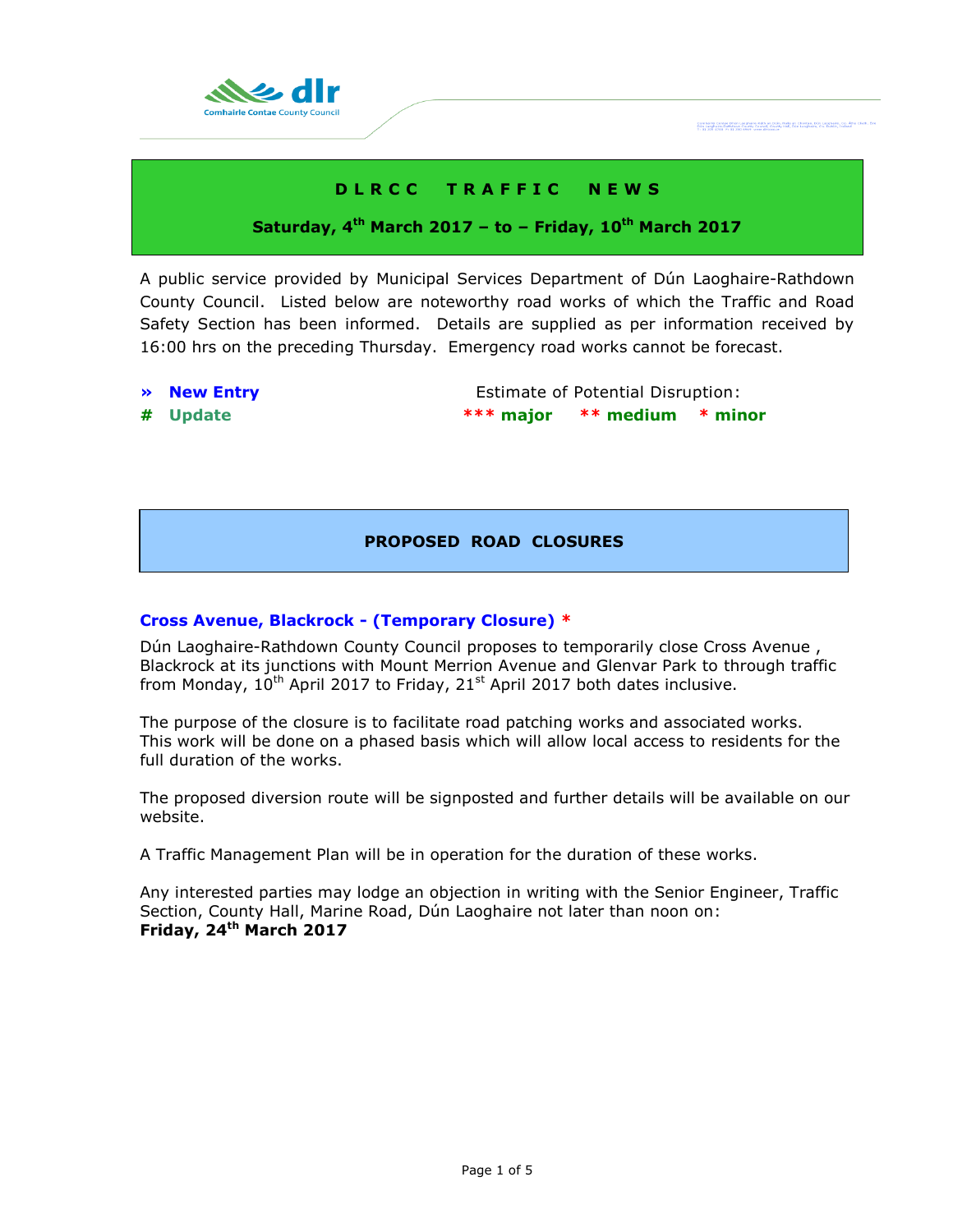### **# Section 75 of the Roads Act, 1993 Temporary Closure of Enniskerry Road, Stepaside**

Dún Laoghaire-Rathdown County Council has made an order to temporarily close a section of **Enniskerry Road**, from the junction with Burrow Road Southwards through Stepaside Village to the junction with Glenamuck Road South from **12 noon to 5.00 p.m. on Friday 17th March, 2017.**

The purpose of the closure is to facilitate a St. Patrick's Day Parade and associated events in Stepaside Village.

Diversion of traffic will be via Hillcrest Road, Kilgobbin Road, Ballyogan Road and Glenamuck Road South and vice versa.

A Traffic Management Plan will be in place and the diversion routes will be clearly signposted.

### **# Section 75 of the Roads Act, 1993 Temporary Closure of Bath Place and Main Street, Blackrock**

Dún Laoghaire-Rathdown County Council has made an order to temporarily close **Main Street, Blackrock from its junction with Bath Place** to traffic lights at Temple Road and Carysfort Avenue, Blackrock to through traffic on **Friday 17th March, 2016 from 12 noon to 2.30 p.m.**

The purpose of the closure is to facilitate St. Patrick's Day festivities for the local community including a road race.

The proposed diversion route will be signposted and details of the plan will be available on our website [www.dlrcoco.ie.](http://www.dlrcoco.ie/)

A Traffic Management Plan will be in place and the diversion routes will be clearly signposted.

### **# Section 75 of the Roads Act, 1993 Temporary Closure of River Lane, Loughlinstown**

Dún Laoghaire Rathdown County Council has made an order to temporarily close **River Lane, Loughlinstown** from its junction at Shanganagh Road to Clifton Park entrance from **Monday 6th March, 2017 to Wednesday 15th March, 2017 inclusive**, in order to facilitate sewer and watermain connections to the adjacent to Redbrick Construction site.

A Traffic Management Plan with diversion routes will be in operation and local access will be maintained for the full duration of the works.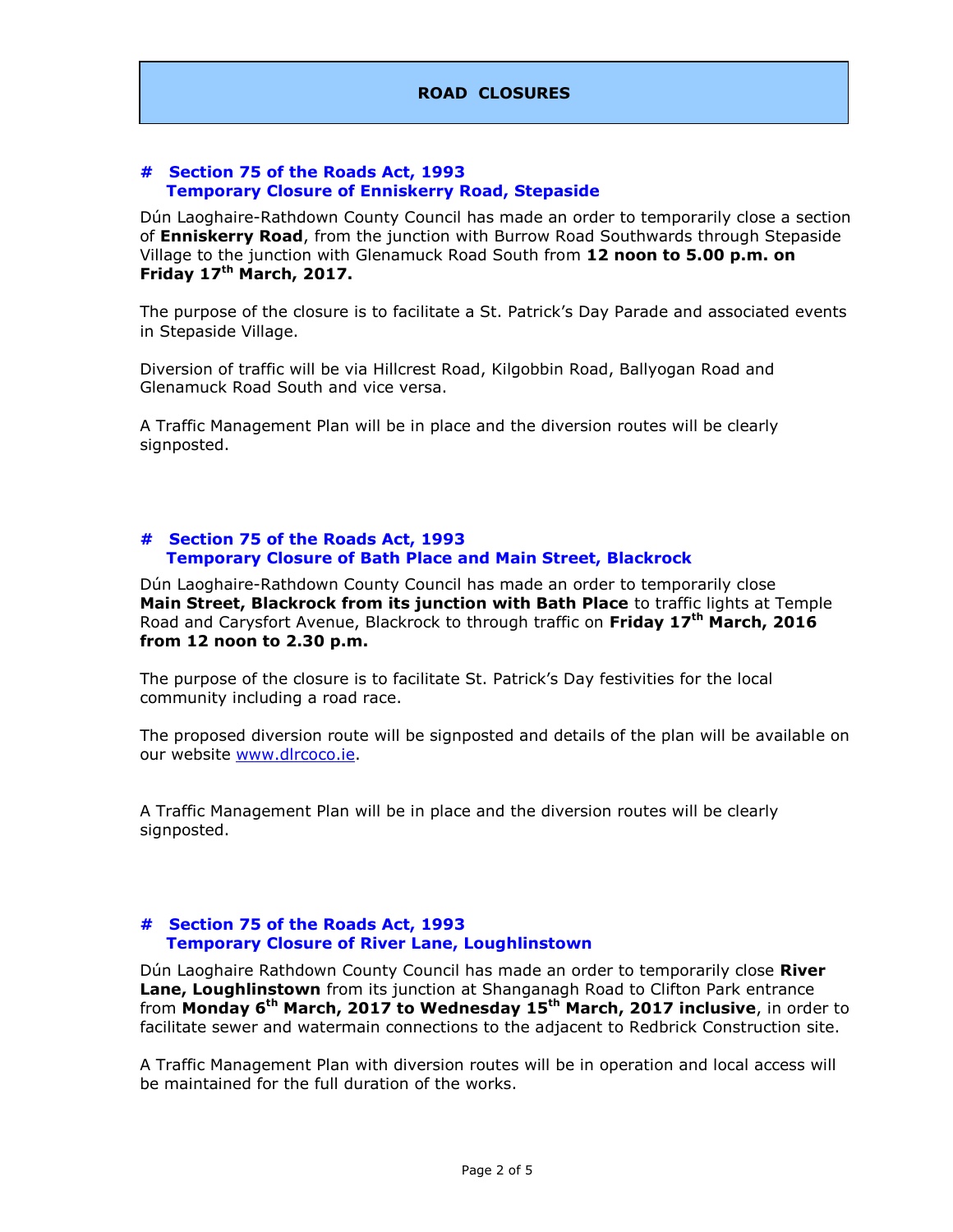### **» New Entry:**

### **» Beaver Row, Donnybrook, road re-surfacing \*\*\* (Weekend and Nightworks)**

Roadstone Ltd, on behalf of Dublin City Council, proposes to undertake road re-surfacing and ironworks along Beaver Row, Donnybrook, over the coming weeks.

These works will require the closure of Beaver Row and Beech Hill Road to through traffic during the following times:-

Saturday  $4<sup>th</sup>$  March, starting at 8.00am, to Sunday  $5<sup>th</sup>$  March, finishing at 8.00pm.

Monday  $6<sup>th</sup>$  March to Friday 10<sup>th</sup> March, from 7.30pm to 6.00am, (night works).

Saturday  $11<sup>th</sup>$  March, starting at 8.00am, to Sunday  $12<sup>th</sup>$  March, finishing at 8.00pm.

Access to Beech Hill Road, via Clonskeagh Road, will be maintained at all times during the works.

A Traffic Management Plan will be in place and diversion routes clearly sign-posted.

### **» Broadford Road/Marley Court, Nutgrove \***

Footpath restoration works will commence on Wednesday,  $1<sup>st</sup>$  March 2017 until Friday,  $10^{th}$  March 2017 between 08:00 and 18:00 hrs.

A Traffic Management Plan will be in operation.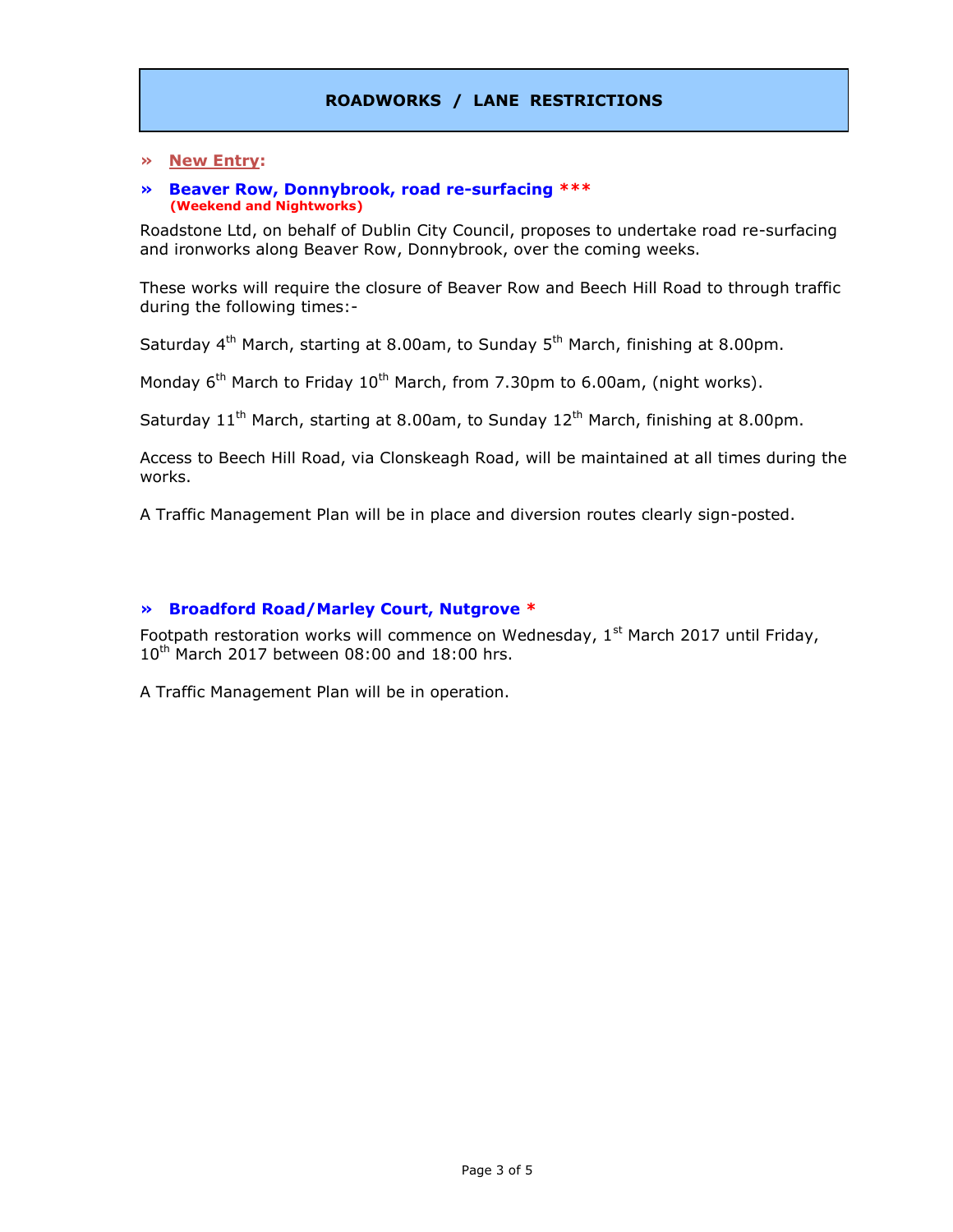## **R118 / Wyattville Dual Carriageway, Cherrywood \*\*\***

The delivery of the Cherrywood Strategic Development Zone will involve significant construction works over the next 18 months in the Cherrywood area. The first phase of infrastructure provision for the Cherrywood Strategic Development Zone will be delivered by JCL the joint venture between John Cradock Ltd. /Jons Civil Engineering.

Major road works began on the Wyattville Dual Carriageway between M50 Junction 16 and the N11 at Cherrywood, on 9<sup>th</sup> February 2017 and will continue **for the remainder of the year**. The primary focus of this phase of the infrastructure works is the upgrade of the Wyattville Roundabout to a signalised junction, and upgrade of Tullyvale Road, involving road construction, road drainage, public lighting, provision of utilities, etc.

Traffic restrictions will be in place for the duration and delays can be expected. It is intended to retain two lanes of traffic inbound and outbound.

Please note that Pay and Display parking on Tullyvale Road will cease permanently from 1<sup>st</sup> February 2017, however, Pay and Display parking is available adjacent to the Brides Glen Luas stop, on Cherrywood Avenue Extension.

- **1. Night works are planned from Mon 27th Feb to Fri 10th March '17 for 9 no. drainage crossings. These will involve closing traffic down to 1 lane in both directions on the R118 Wyattville Link Road and Roundabout between Cherrywood Business Park and the N11, between the hours of 9pm to 5.30am.**
- **2. Weekend works are planned for Saturday 4th and Sunday 5th March for drainage works. These works are located at the Cherrywood Business Park Access Road only.**

## **Glenageary Road Upper adjacent to Gowrie Park \*\*\***

Site investigation road works will take place from  $6<sup>th</sup>$  to  $10<sup>th</sup>$  March 2017 for ESB Networks.

A Traffic Management Plan will be in place for the duration of the works including a traffic lights switch-off and Stop/Go arrangement.

## **Enniskerry Road, Kilternan \*\***

Watermain, surface water and foul sewer connections and trial holes will commence on Monday, 27<sup>th</sup> February 2017 until Monday, 13<sup>th</sup> March 2017 between 10:00 and 16:00 hrs.

A Stop / Go Traffic Management Plan will be in operation.

## **Mount Anville Road, Goatstown \*\***

Works will begin on Mount Anville Road to facilitate the installation of a water main between Goatstown Road junction and Mount Anville Park, on Monday 30<sup>th</sup> January 2017 for a period of two months.

Lane restrictions may be in place between the hours of 10:00 and 16:00 hours.

A Traffic Management Plan will be in operation.